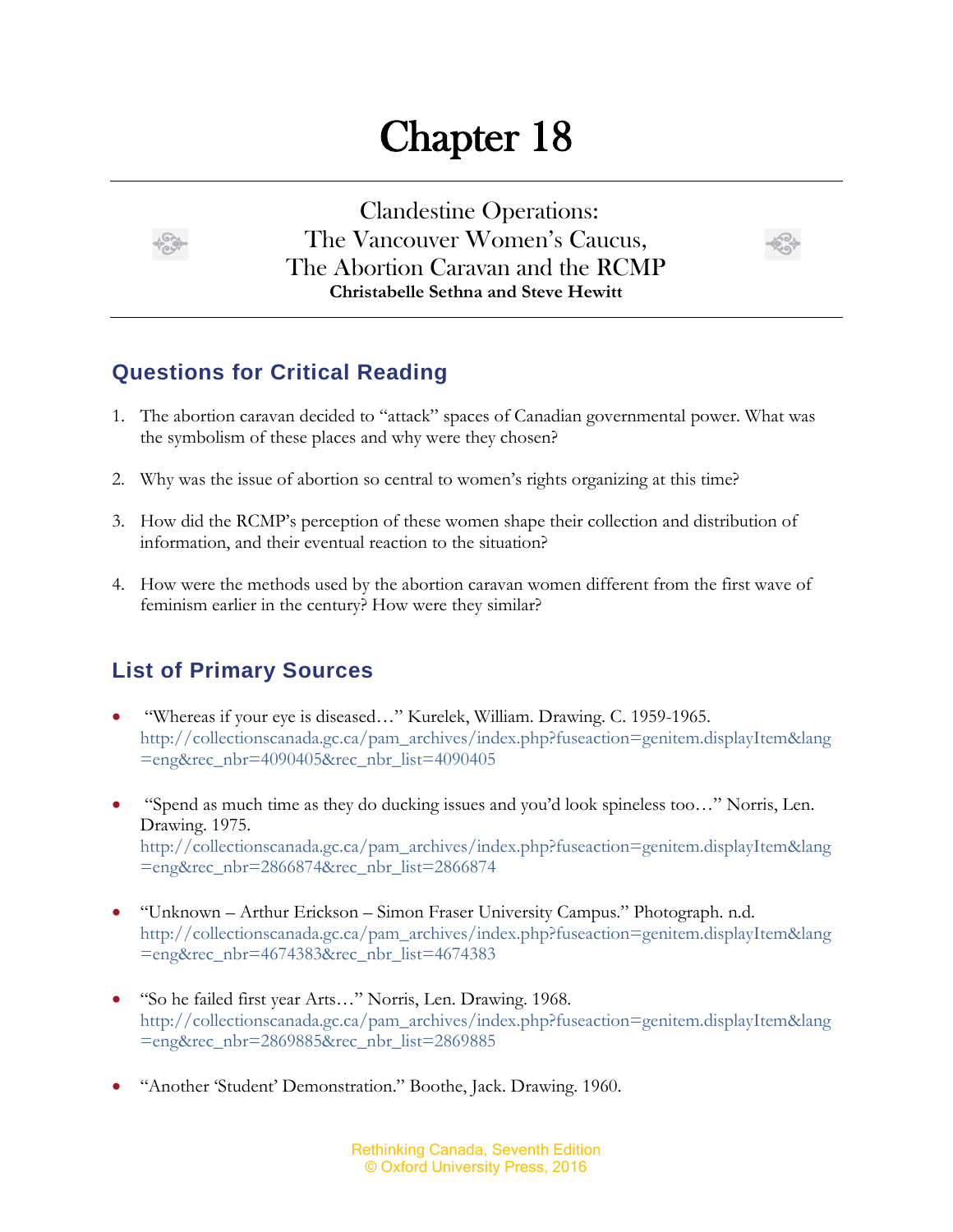[http://collectionscanada.gc.ca/pam\\_archives/index.php?fuseaction=genitem.displayItem&lang](http://collectionscanada.gc.ca/pam_archives/index.php?fuseaction=genitem.displayItem&lang=eng&rec_nbr=2881209&rec_nbr_list=2881209) [=eng&rec\\_nbr=2881209&rec\\_nbr\\_list=2881209](http://collectionscanada.gc.ca/pam_archives/index.php?fuseaction=genitem.displayItem&lang=eng&rec_nbr=2881209&rec_nbr_list=2881209)

- "Women on Steps Holding Signs 'No Nuclear Arms for Canada'." Photograph. 1961. [http://collectionscanada.gc.ca/pam\\_archives/index.php?fuseaction=genitem.displayItem&lang](http://collectionscanada.gc.ca/pam_archives/index.php?fuseaction=genitem.displayItem&lang=eng&rec_nbr=3592131&rec_nbr_list=3592131) [=eng&rec\\_nbr=3592131&rec\\_nbr\\_list=3592131](http://collectionscanada.gc.ca/pam_archives/index.php?fuseaction=genitem.displayItem&lang=eng&rec_nbr=3592131&rec_nbr_list=3592131)
- "With news that 32 Women Will Join the RCMP." Norris, Len. Drawing. 1974. [http://collectionscanada.gc.ca/pam\\_archives/index.php?fuseaction=genitem.displayItem&lang](http://collectionscanada.gc.ca/pam_archives/index.php?fuseaction=genitem.displayItem&lang=eng&rec_nbr=2866837&rec_nbr_list=2866837) [=eng&rec\\_nbr=2866837&rec\\_nbr\\_list=2866837](http://collectionscanada.gc.ca/pam_archives/index.php?fuseaction=genitem.displayItem&lang=eng&rec_nbr=2866837&rec_nbr_list=2866837)
- "My! How kitty has grown!" Boothe, Jack. Drawing. 1960. [http://collectionscanada.gc.ca/pam\\_archives/index.php?fuseaction=genitem.displayItem&lang](http://collectionscanada.gc.ca/pam_archives/index.php?fuseaction=genitem.displayItem&lang=eng&rec_nbr=2881212&rec_nbr_list=2881212) [=eng&rec\\_nbr=2881212&rec\\_nbr\\_list=2881212](http://collectionscanada.gc.ca/pam_archives/index.php?fuseaction=genitem.displayItem&lang=eng&rec_nbr=2881212&rec_nbr_list=2881212)
- "June Callwood in Police Truck, Night of Yorkville Youth Protest." Photograph. 1968. [http://collectionscanada.gc.ca/pam\\_archives/index.php?fuseaction=genitem.displayItem&lang](http://collectionscanada.gc.ca/pam_archives/index.php?fuseaction=genitem.displayItem&lang=eng&rec_nbr=3699869&rec_nbr_list=3699869) [=eng&rec\\_nbr=3699869&rec\\_nbr\\_list=3699869](http://collectionscanada.gc.ca/pam_archives/index.php?fuseaction=genitem.displayItem&lang=eng&rec_nbr=3699869&rec_nbr_list=3699869)
- "Population Problem? Don't add to it accidentally, Birth Control" Poster. c. 1950-1978. [http://collectionscanada.gc.ca/pam\\_archives/index.php?fuseaction=genitem.displayItem&lang](http://collectionscanada.gc.ca/pam_archives/index.php?fuseaction=genitem.displayItem&lang=eng&rec_nbr=2975668&rec_nbr_list=2975668) [=eng&rec\\_nbr=2975668&rec\\_nbr\\_list=2975668](http://collectionscanada.gc.ca/pam_archives/index.php?fuseaction=genitem.displayItem&lang=eng&rec_nbr=2975668&rec_nbr_list=2975668)
- "Internationalist Rally of Marxist-Leninist Parties." Poster. 1982. [http://collectionscanada.gc.ca/pam\\_archives/index.php?fuseaction=genitem.displayItem&lang](http://collectionscanada.gc.ca/pam_archives/index.php?fuseaction=genitem.displayItem&lang=eng&rec_nbr=3000597&rec_nbr_list=3000597) [=eng&rec\\_nbr=3000597&rec\\_nbr\\_list=3000597](http://collectionscanada.gc.ca/pam_archives/index.php?fuseaction=genitem.displayItem&lang=eng&rec_nbr=3000597&rec_nbr_list=3000597)
- "…I spend my life raising little tories and now you tell me…" Norris, Len. Drawing. 1955. [http://collectionscanada.gc.ca/pam\\_archives/index.php?fuseaction=genitem.displayItem&lang](http://collectionscanada.gc.ca/pam_archives/index.php?fuseaction=genitem.displayItem&lang=eng&rec_nbr=2866499&rec_nbr_list=2866499) [=eng&rec\\_nbr=2866499&rec\\_nbr\\_list=2866499](http://collectionscanada.gc.ca/pam_archives/index.php?fuseaction=genitem.displayItem&lang=eng&rec_nbr=2866499&rec_nbr_list=2866499)

## **Multimedia Resources**

- Abortion Caravan <http://rabble.ca/toolkit/on-this-day/abortion-caravan>
- Abortion Caravan Reproductive Rights Canada <http://reproductiverightscanada.wordpress.com/2013/03/15/abortion-caravan>
- CSIS and Popular Struggle for Civil Liberties <http://communist-party.ca/statement/474>
- The Abortion Caravan Succeeded. Or Did It? [http://www.thestar.com/news/canada/2010/05/30/the\\_abortion\\_caravan\\_succeeded\\_or\\_did\\_](http://www.thestar.com/news/canada/2010/05/30/the_abortion_caravan_succeeded_or_did_it.html) [it.html](http://www.thestar.com/news/canada/2010/05/30/the_abortion_caravan_succeeded_or_did_it.html)

Rethinking Canada, Seventh Edition © Oxford University Press, 2016